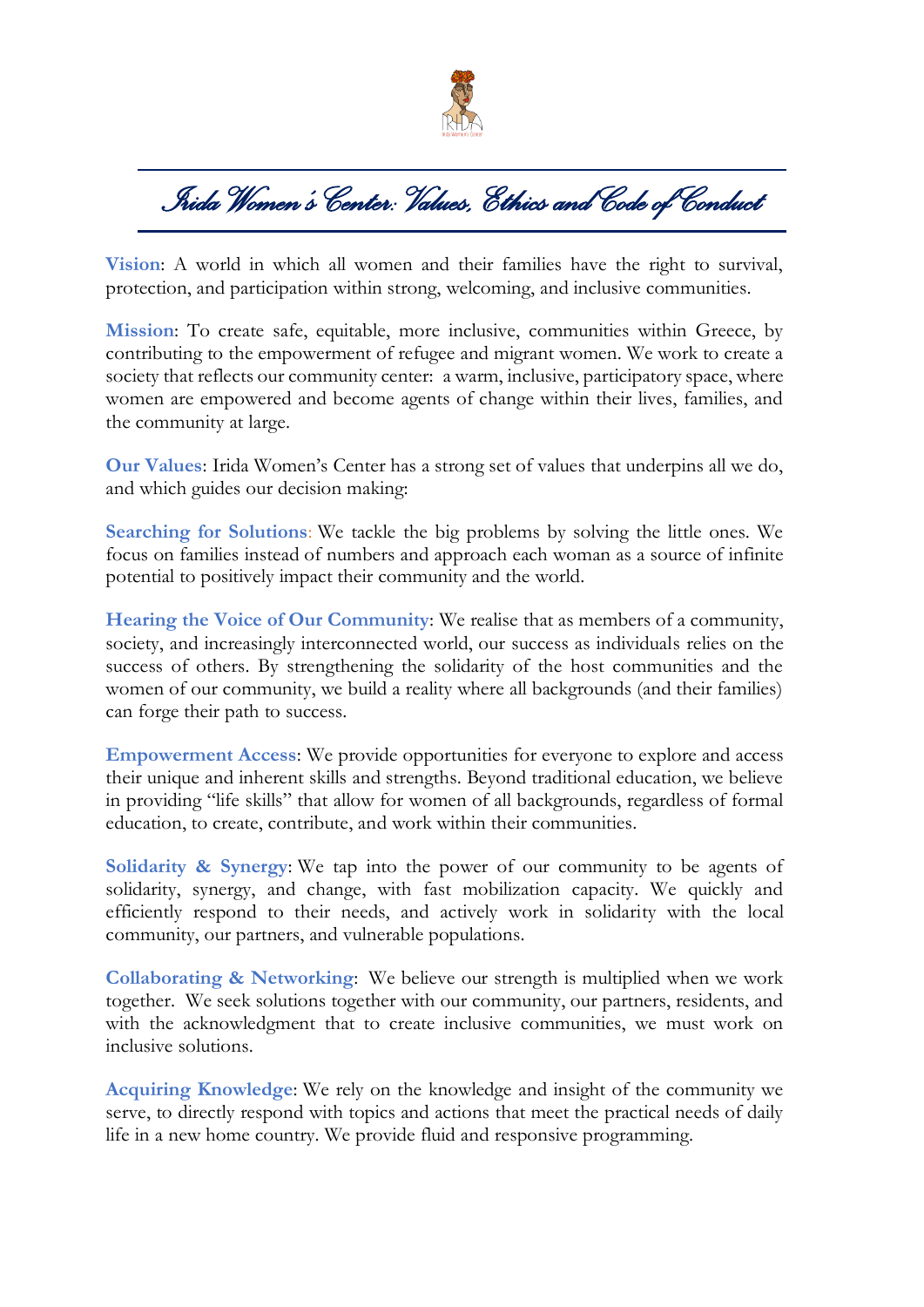

**Expanding our Horizons**: We harness the dynamic of cultural diversity which undeniably leads to innovation, creativity, and positive change.

## **Code of Conduct**

Irida Women's Center is proud of its reputation as an organization providing effective responses and services by acting with integrity and flexibility and by cooperating with partners and the communities we support. Maintaining strong values, and a strong reputation enables us to continue to run effective projects and services and to recruit and retain skilled and dedicated volunteers and staff.

This Code of Conduct is a binding document outlining the expected behavior of all Irida Women's Center staff, partners, and volunteers.

Our vision, mission, and values are in place to ensure that we promote and maintain the dignity, wellbeing, human rights, and safety of all people, as well as the reputation of Irida Women's Center.

They are built to ensure we Do No Harm.

The aim is to promote harmony, mutual respect, structure, safety, and support so that Irida Women's Center can provide the best assistance possible to the people we are here for.

This code of conduct relates to our behavior towards the people we work with, the people within the local community, the public at large, and Irida Women's Center as a team and organization. Whilst this code of conduct cannot cover every scenario or eventuality people encounter in their work, combined with our values statement, ongoing training, and structured support we aim for the code of conduct to help us navigate the challenges of day-to-day work in a dynamic, sometimes volatile, environment, and to work to their capacity in a constructive, ethical, and safe way.

## **Working with People**

1. We will recognize all people, both our colleagues and community members, as dignified human beings, and treat everyone as we would wish to be treated.

2. We will take individual responsibility to maintain a strong team, in which we respect each other's voices, rights, opinions, boundaries, and learning. We will help each other, create an atmosphere of honesty and openness, and strive to contribute positively to each other's wellbeing. We will seek dialogue to resolve issues and avoid confrontations by dealing with conflicts/difficulties constructively and seeking help through appropriate channels.

3. We will always respect the cultural and ethnic diversity of the people we encounter. In our dealings with others, we will always be honest and open, and not discriminate or pre-judge others based on age, cultural, ethnic, religious, and/or political beliefs,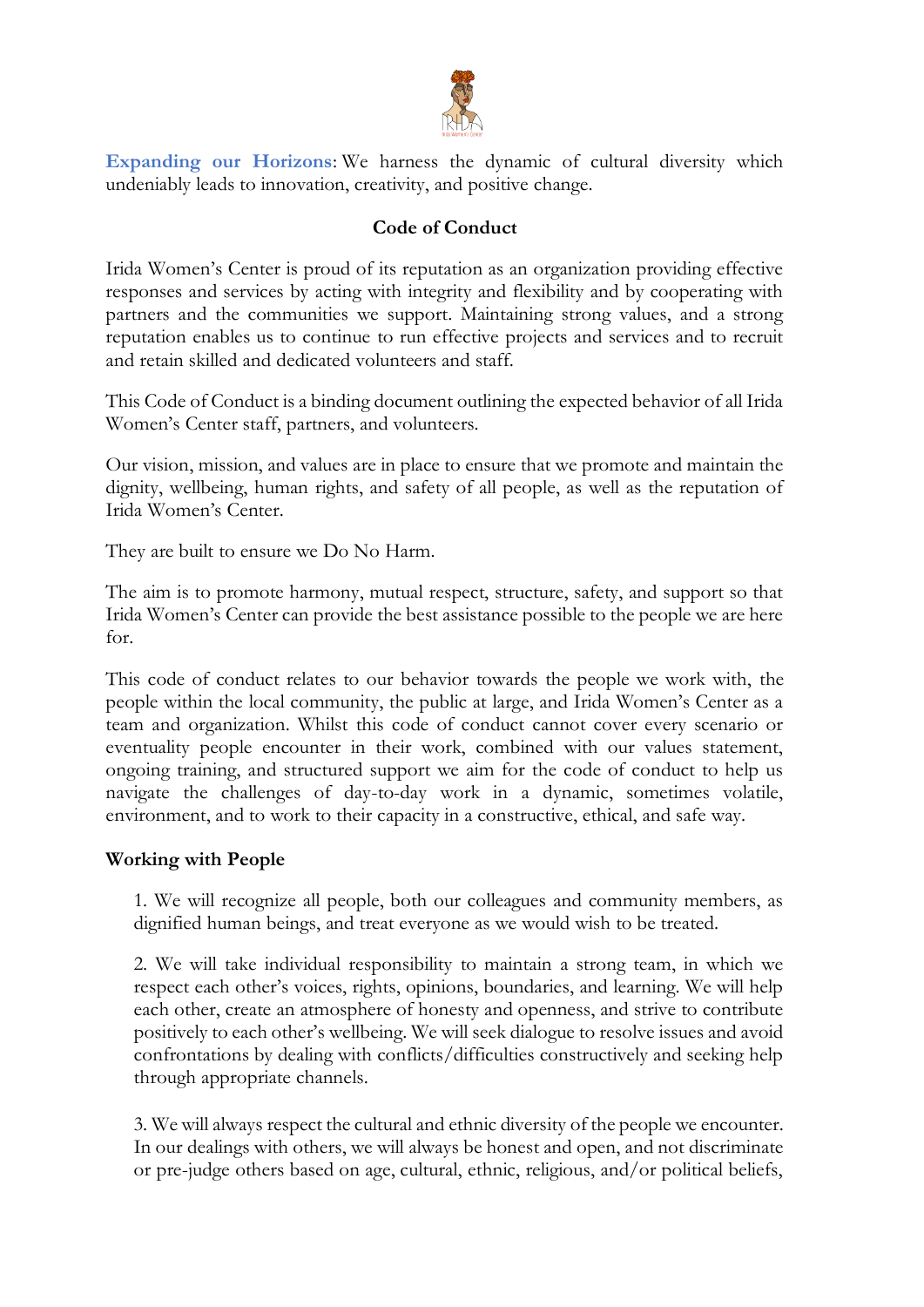

sexual or gender identity, or any other reasons. We will look beyond perceived differences and promote equal and equitable treatment and access to support and services.

4. We will promote positive relationships between Irida Women's Center, its team members, and members of the local community.

5. We will endeavor to work within local, European and International Law.

6. The individual should always act in a manner that avoids damage to the reputation, welfare, and work of Irida Women's Center, its staff, and its volunteers.

7. We will maximize our effectiveness by building positive professional relationships with other organizations, governments, businesses, and local communities.

8. While recognizing some people develop strong relationships with team members whilst volunteering in this context, it is critical to protect team dynamics. Interpersonal relationships in the team must abstain so as not to impact dynamics, performance, or team harmony.

9. Romantic/sexual relationships between Irida Women's Center staff/volunteers and beneficiaries/community members will not be condoned under any circumstance.

## **Breach of the Code of Conduct**

- 1. Everyone in the team carries responsibility for ensuring this code of conduct is upheld and promoting the values and behaviors enclosed within it.
- 1. If any team member is aware of a breach of the code, or any other dangerous, damaging, or risky behavior, they should speak with their supervisor, or, if their concern applies to their supervisor they should report to our Head of HR. The concerns raised will be investigated and appropriate action is taken.
- 1. All staff, partners, and volunteers should recognize the value of everyone ensuring compliance with this code, and there should be no retaliations with those who raise concerns, as this is done for the benefit of the people we aim to support.
- 1. Failure to report breaches of the code of conduct is also a breach of the code of conduct.